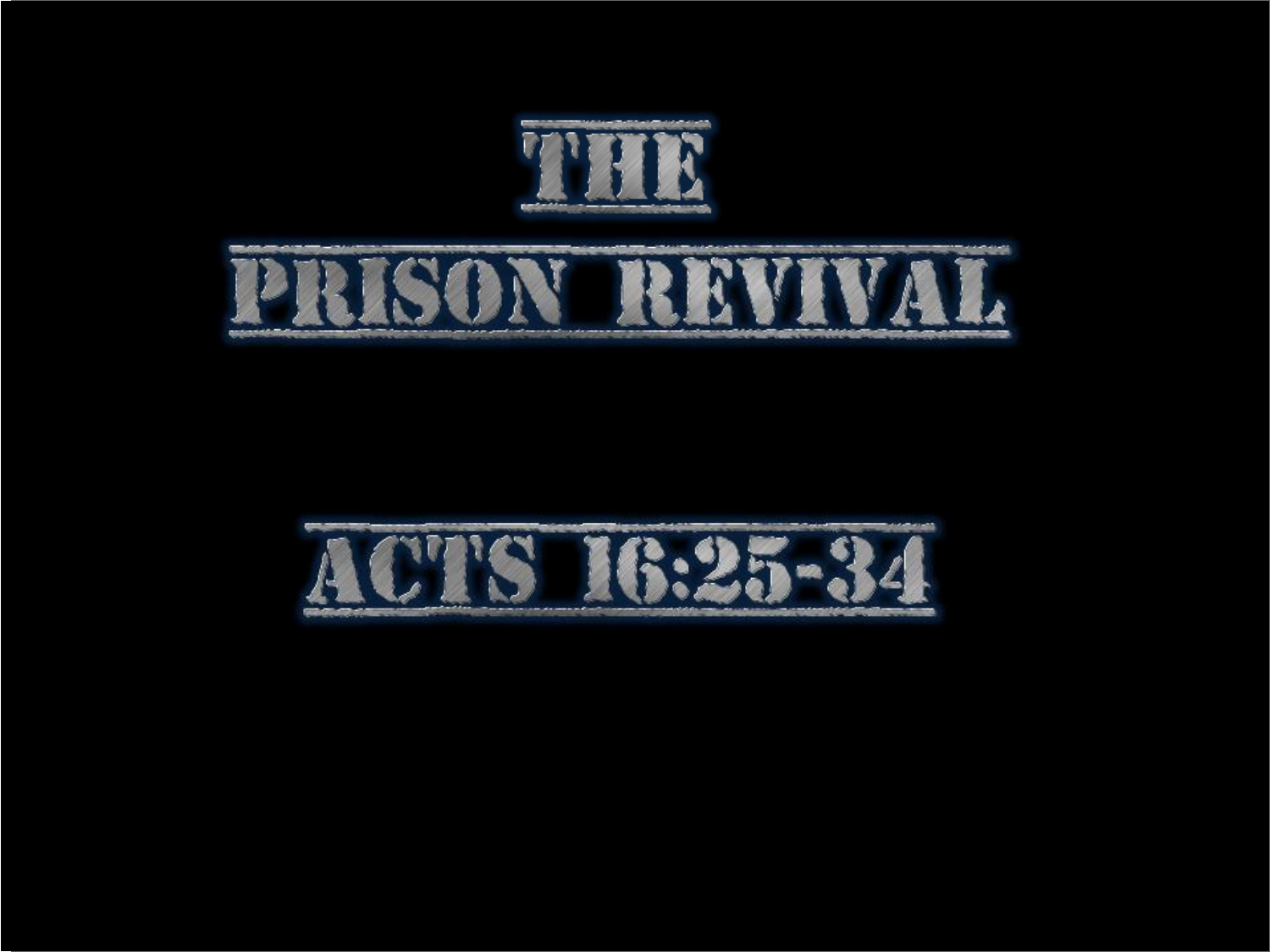#### **Acts 16:25-34**

**25 And at midnight Paul and Silas prayed, and sang praises unto God: and the prisoners heard them. 26 And suddenly there was a great earthquake, so that the foundations of the prison were shaken: and immediately all the doors were opened, and every one's bands were loosed. 27 And the keeper of the prison awaking out of his sleep, and seeing the prison doors open, he drew out his sword, and would have killed himself, supposing that the prisoners had been fled.**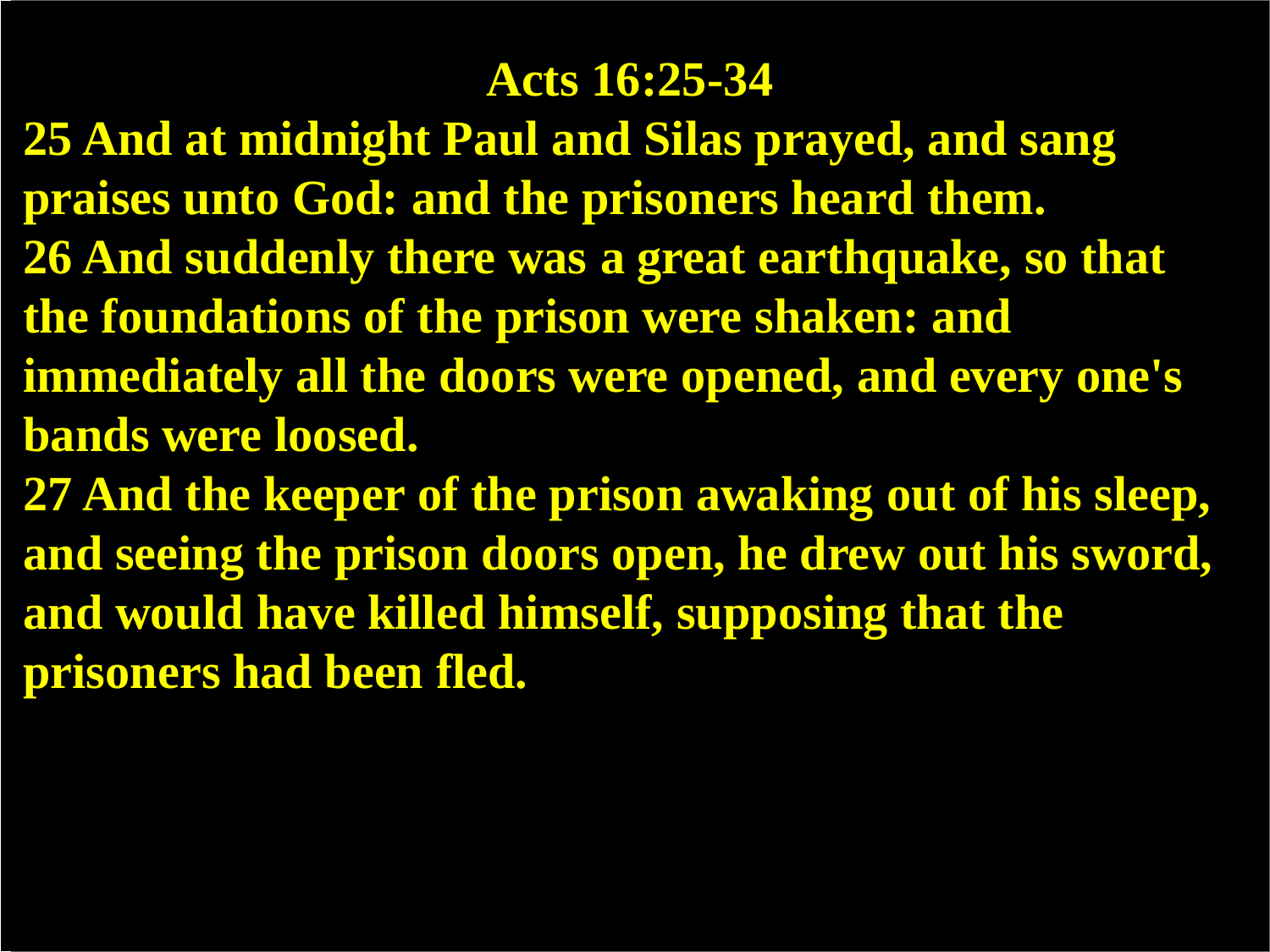#### **Acts 16:25-34 - continued**

- **28 But Paul cried with a loud voice, saying, Do thyself no harm: for we are all here.**
- **29 Then he called for a light, and sprang in, and came trembling, and fell down before Paul and Silas,**
- **30 And brought them out, and said, Sirs, what must I do to be saved?**
- **31 And they said, Believe on the Lord Jesus Christ, and thou shalt be saved, and thy house.**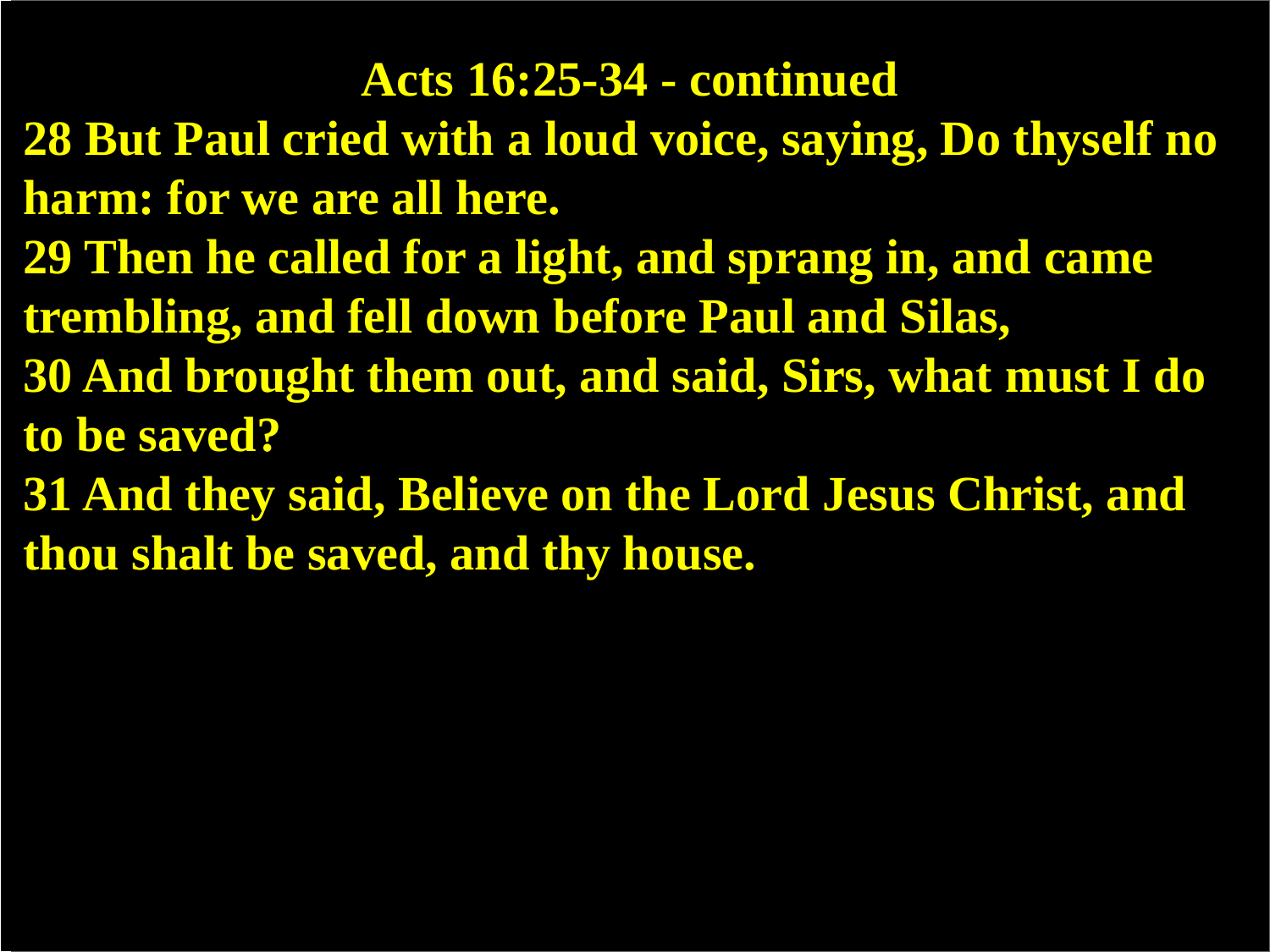#### **Acts 16:25-34 - continued**

- **32 And they spake unto him the word of the Lord, and to all that were in his house.**
- **33 And he took them the same hour of the night, and washed their stripes; and was baptized, he and all his, straightway.**
- **34 And when he had brought them into his house, he set meat before them, and rejoiced, believing in God with all his house.**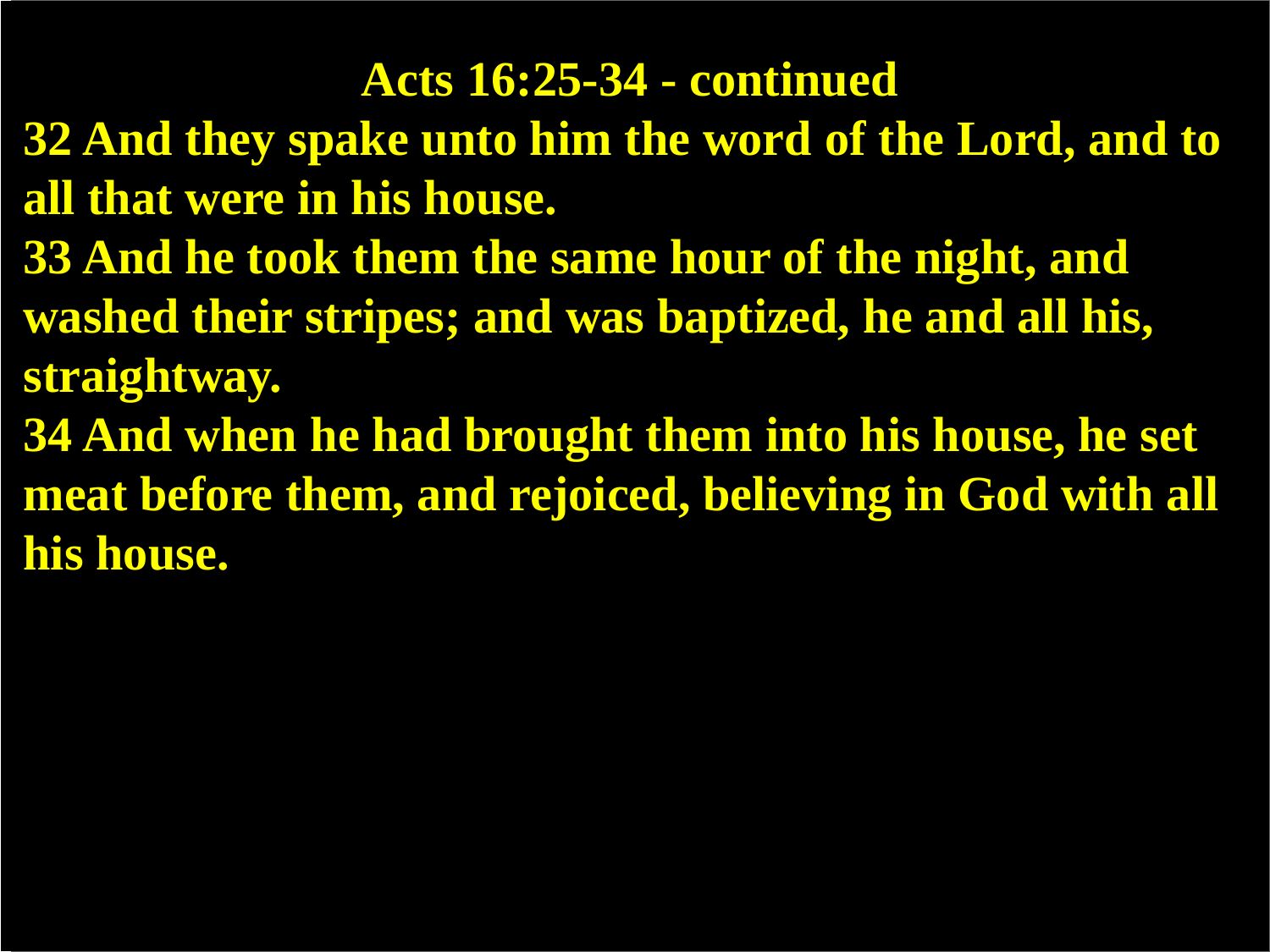# **Introduction**

- **A. Revival and riots**
- **B. Revival at an unusual time**
- **C. Four ingredients in the prison revival**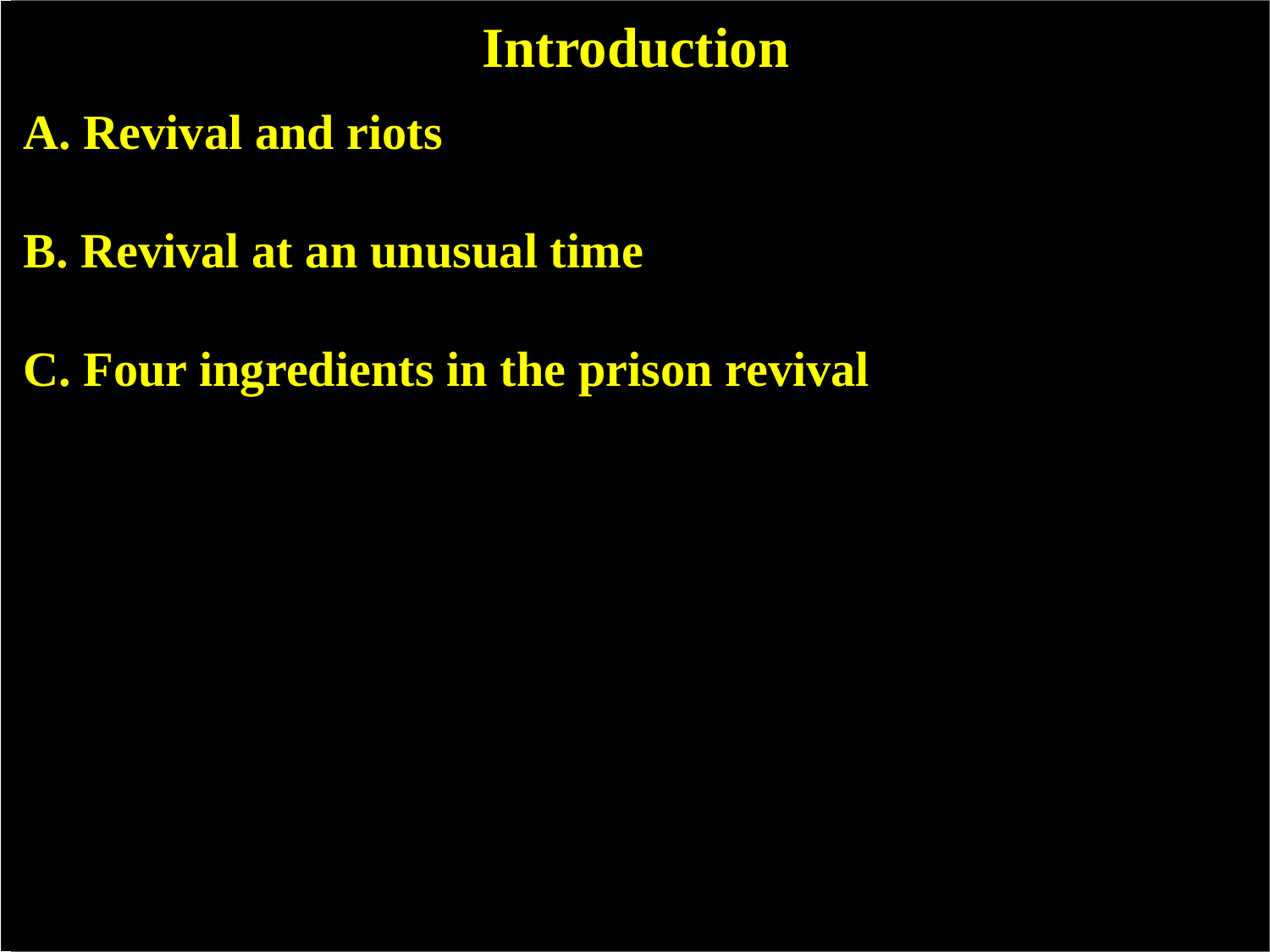## **I. Two Christians In Real Prayer (v 25)**

- **A. Paul and Silas prayed**
- **1. Their affliction drove them to their knees James 5:13**
- **Is any among you afflicted? let him pray. Is any merry? let him sing psalms.**
- **Acts 12:5**
- **Peter therefore was kept in prison: but prayer was made without ceasing of the church unto God for him.**
- **2. But these men prayed before trouble came (v 16) Acts 16:16**
- **And it came to pass, as we went to prayer, a certain damsel possessed with a spirit of divination met us, which brought her masters much gain by soothsaying:**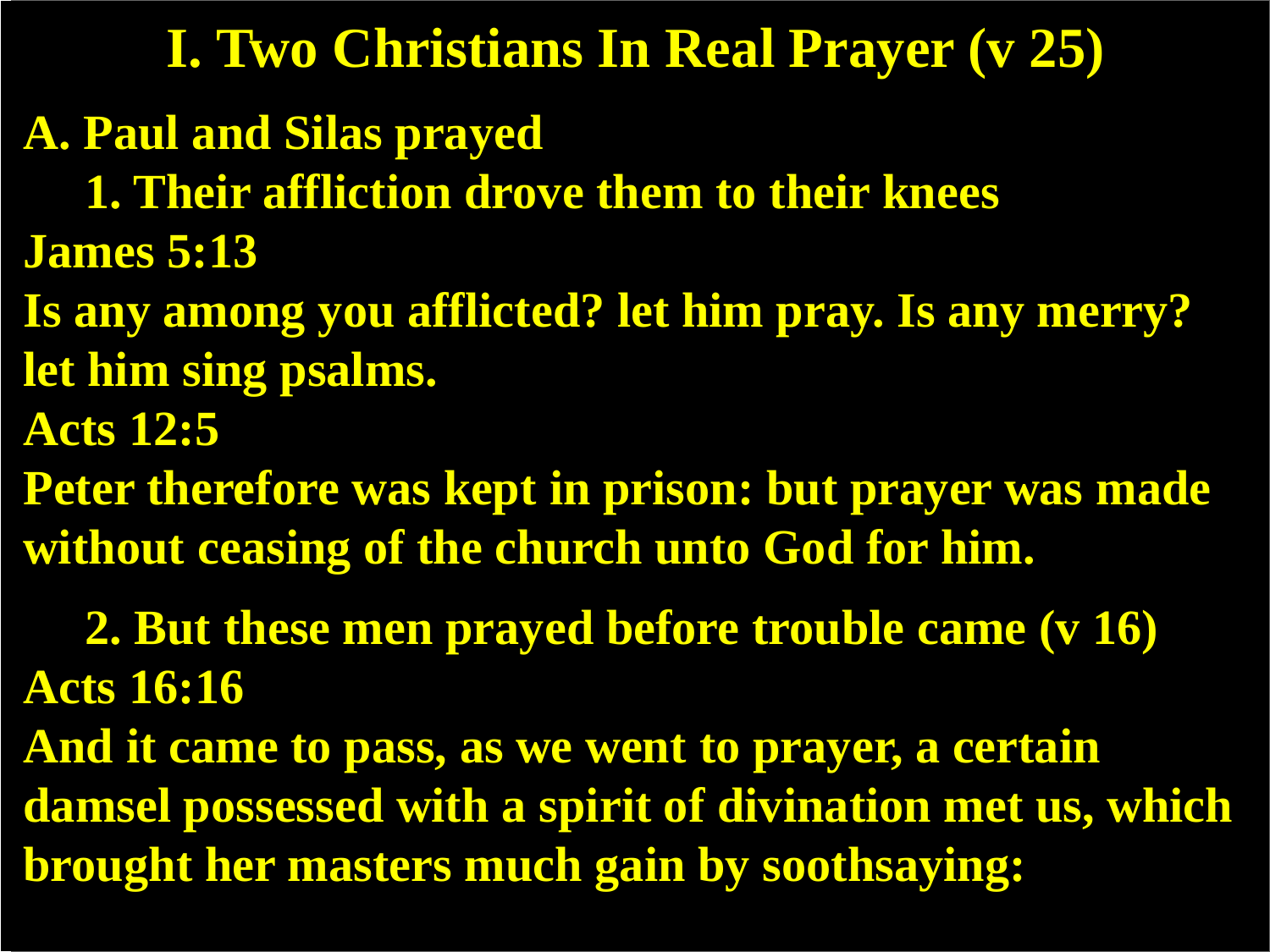## **I. Two Christians In Real Prayer (v 25)**

- **B. When they prayed … at midnight**
	- **1. It is never too dark to pray**
	- **2. Our God delights to work in the dark**
- **Psalm 139:11**
- **If I say, Surely the darkness shall cover me; even the night shall be light about me.**
- **Isaiah 9:2**
- **The people that walked in darkness have seen a great light: they that dwell in the land of the shadow of death, upon them hath the light shined.**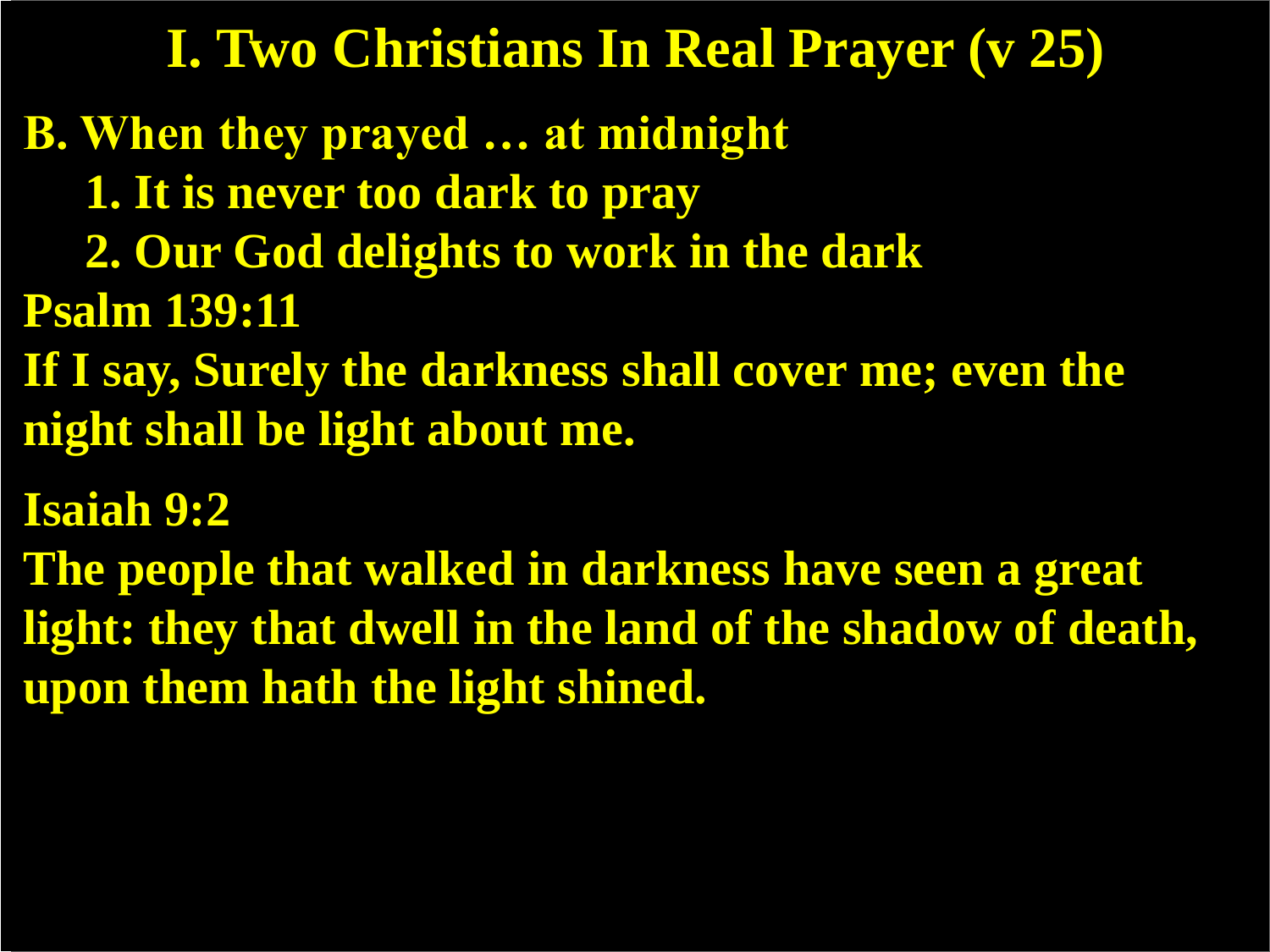**C. Prayer is always the foundation of revival I. Two Christians In Real Prayer (v 25)**

## **"Every great work of God can be traced to a kneeling figure" – D.L. Moody**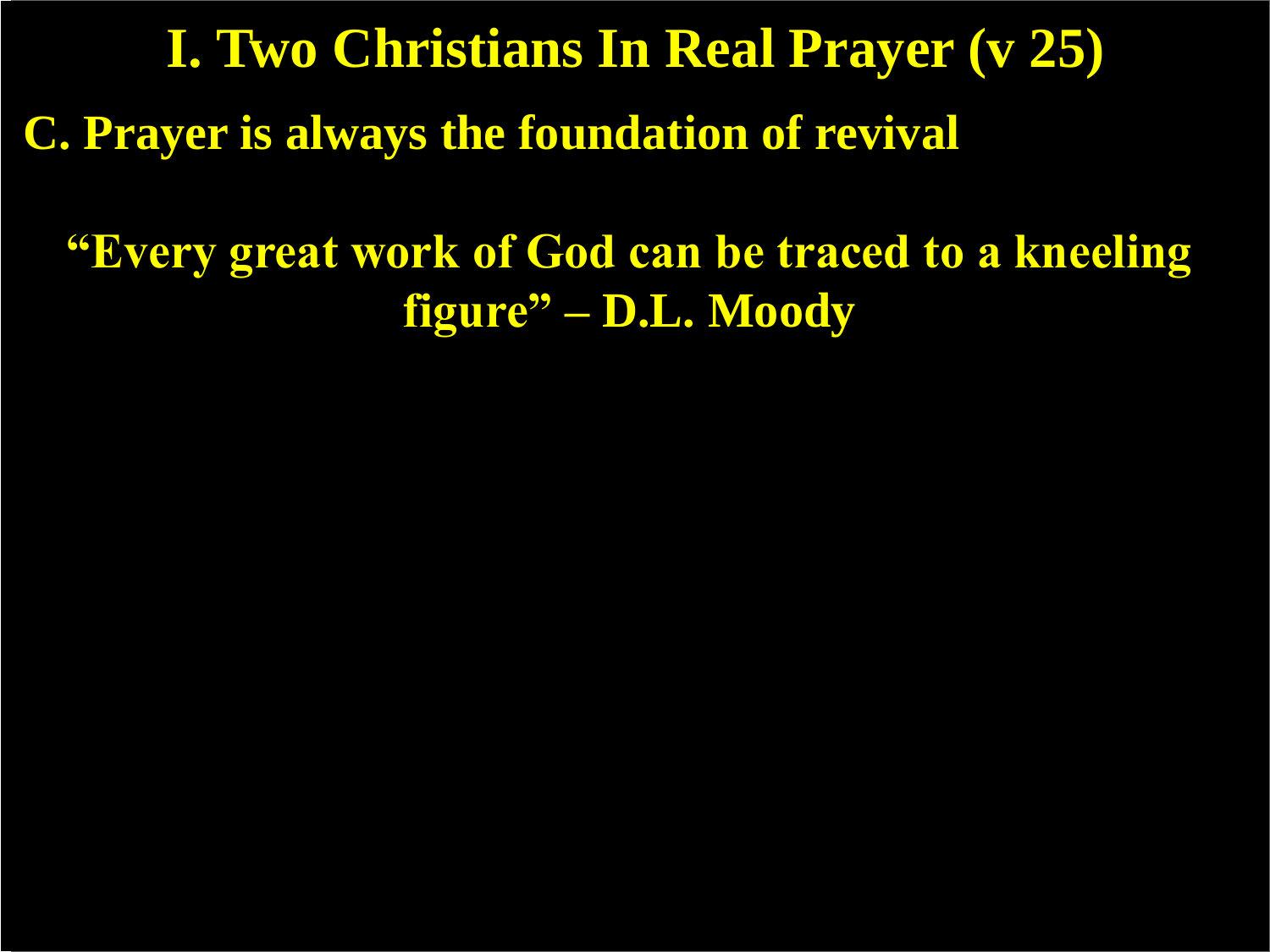**"And sang praises"**

**A. The praising is the miracle Trouble came after… a. Obeying the Macedonian call (v 9) Acts 16:9 And a vision appeared to Paul in the night; There stood a man of Macedonia, and prayed him, saying, Come over into Macedonia, and help us.**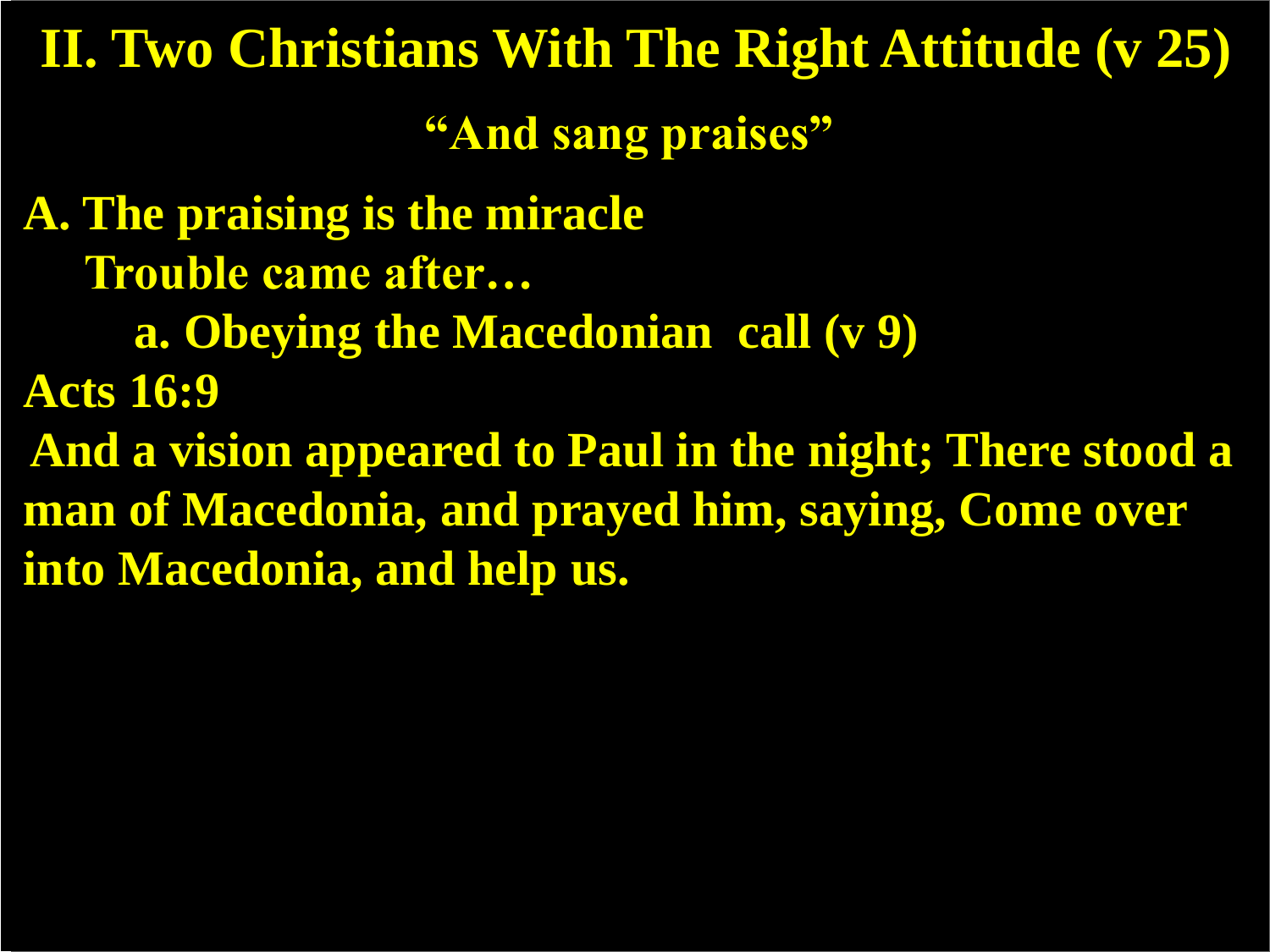**"And sang praises"**

**A. The praising is the miracle Trouble came after… continued b. Winning souls (vv 14-15) Acts 16:14-15 14 And a certain woman named Lydia, a seller of purple, of the city of Thyatira, which worshipped God, heard us: whose heart the Lord opened, that she attended unto the things which were spoken of Paul. 15 And when she was baptized, and her household, she besought us, saying, If ye have judged me to be faithful to the Lord, come into my house, and abide there. And she constrained us.**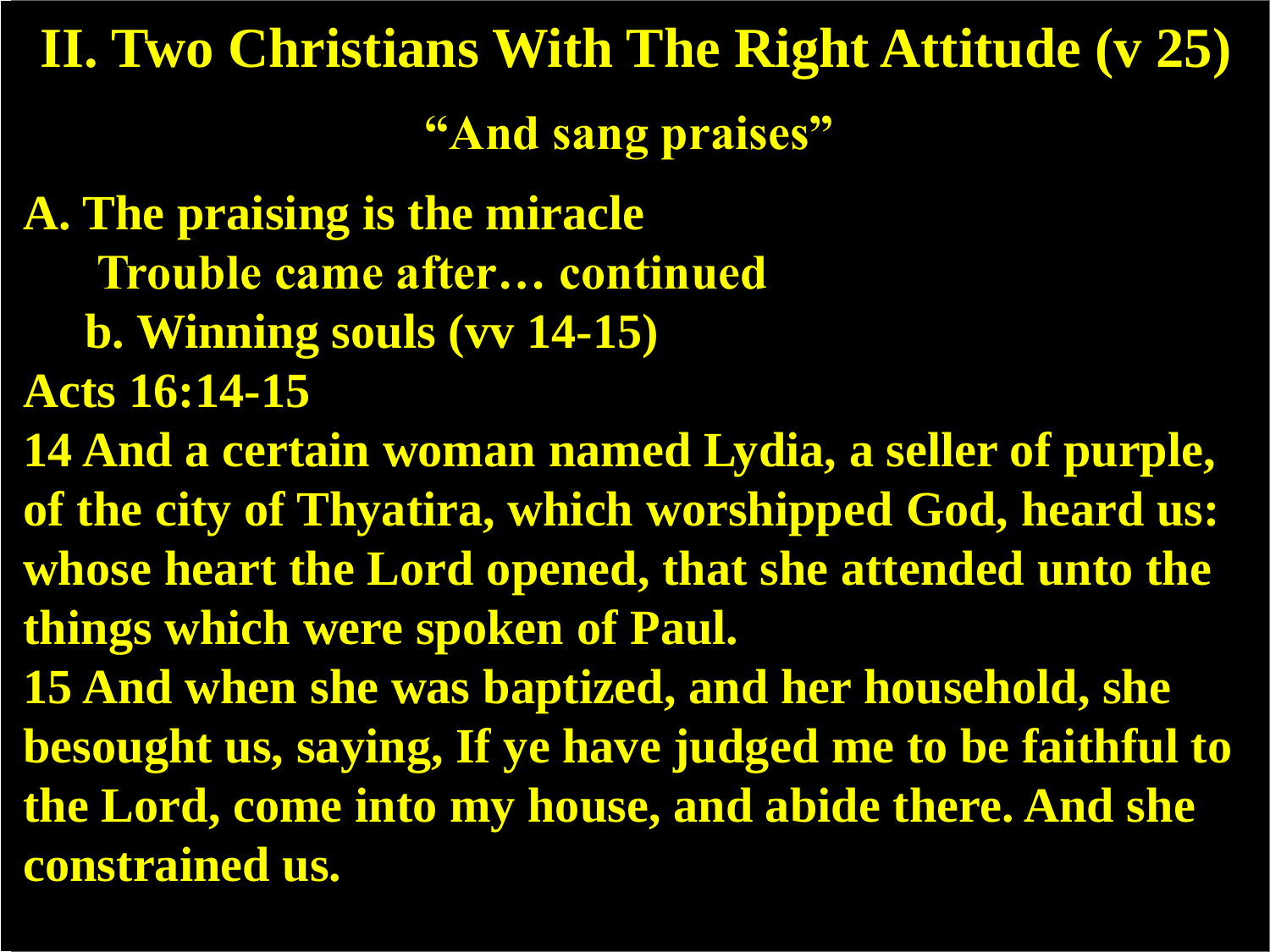**"And sang praises"**

**A. The praising is the miracle Trouble came after…continued c. Being prayerful (v 16) d. Being sensitive to the need of the demon-possessed woman and released her (vv 16-18) Acts 16:17-18 17 The same followed Paul and us, and cried, saying, These men are the servants of the most high God, which shew unto us the way of salvation. 18 And this did she many days. But Paul, being grieved, turned and said to the spirit, I command thee in the name of Jesus Christ to come out of her. And he came out the same hour.**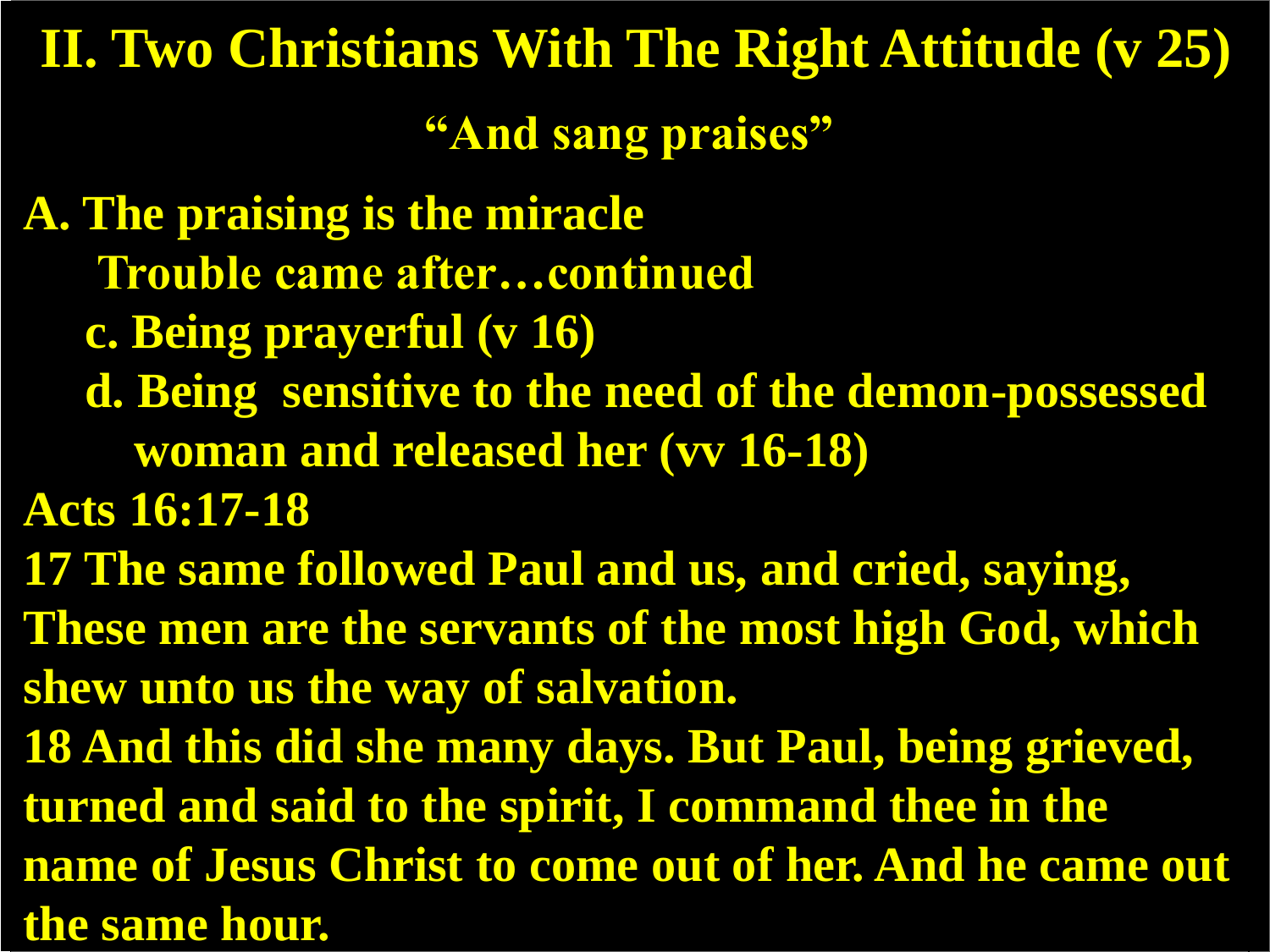**C. Nevertheless they praised God**

- **1. Focused on God's power instead of their problems**
- **2. Believed that God would deliver them**
- **3. Identified with Jesus**

**Psalm 42:11**

- **Why art thou cast down, O my soul? and why art thou disquieted in me? hope thou in God: for I shall yet praise him for the help of his countenance.**
- **D. The value of praise**
- **Psalm 92:1**
- **It is a good thing to give thanks unto the Lord, and to sing praises unto thy name, O Most High:**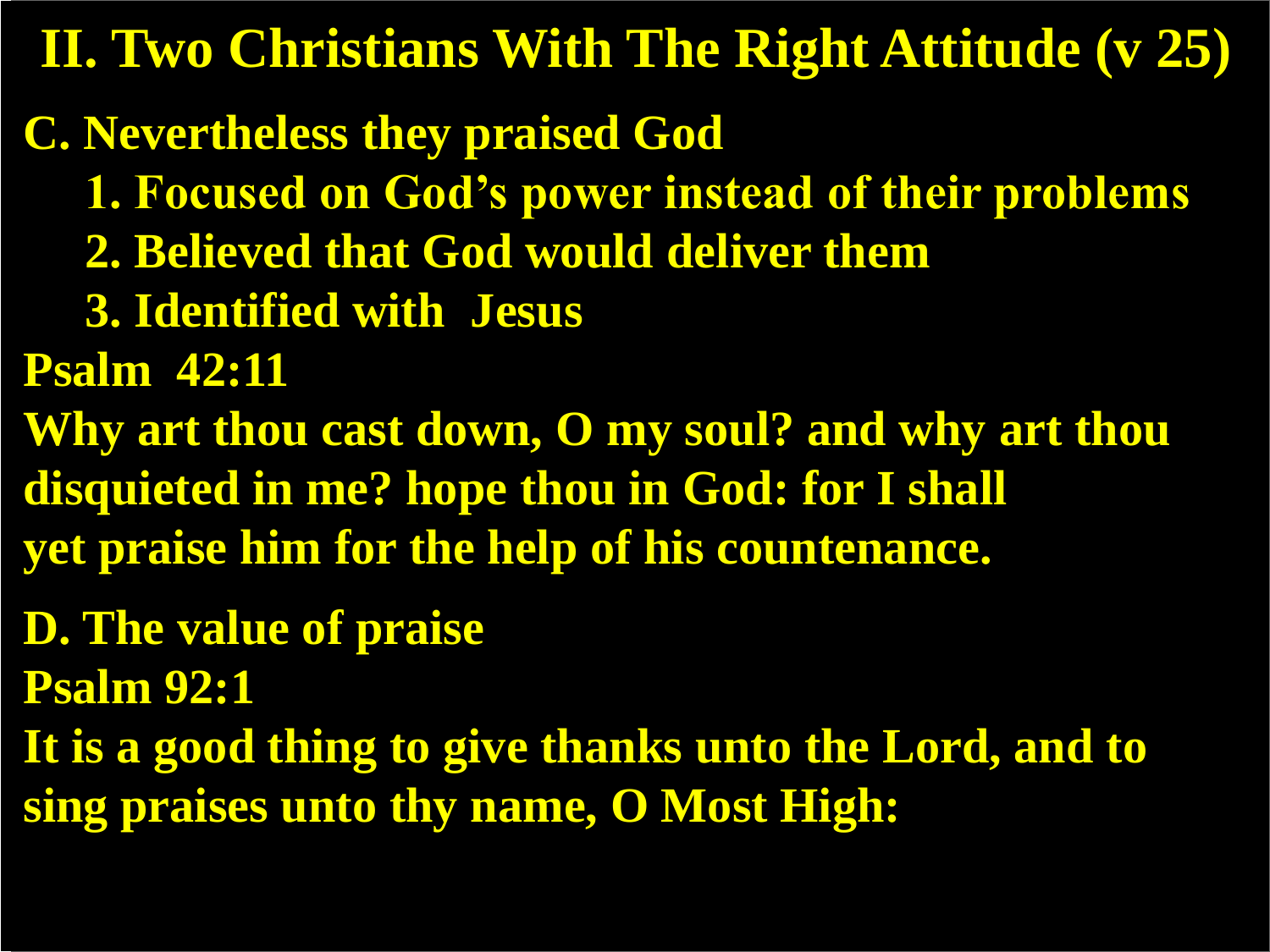# **III. Two Christians In The Right Place (v 28)**

### **A. For God to act**

- **Proverbs 3:6**
- **In all thy ways acknowledge him, and he shall direct thy paths.**
- **Psalm 37:5**
- **Commit thy way unto the LORD; trust also in him; and he shall bring it to pass.**
- **B. For a tremendous testimony Titus 1:9**
- **Holding fast the faithful word as he hath been taught, that he may be able by sound doctrine both to exhort and to convince the gainsayers.**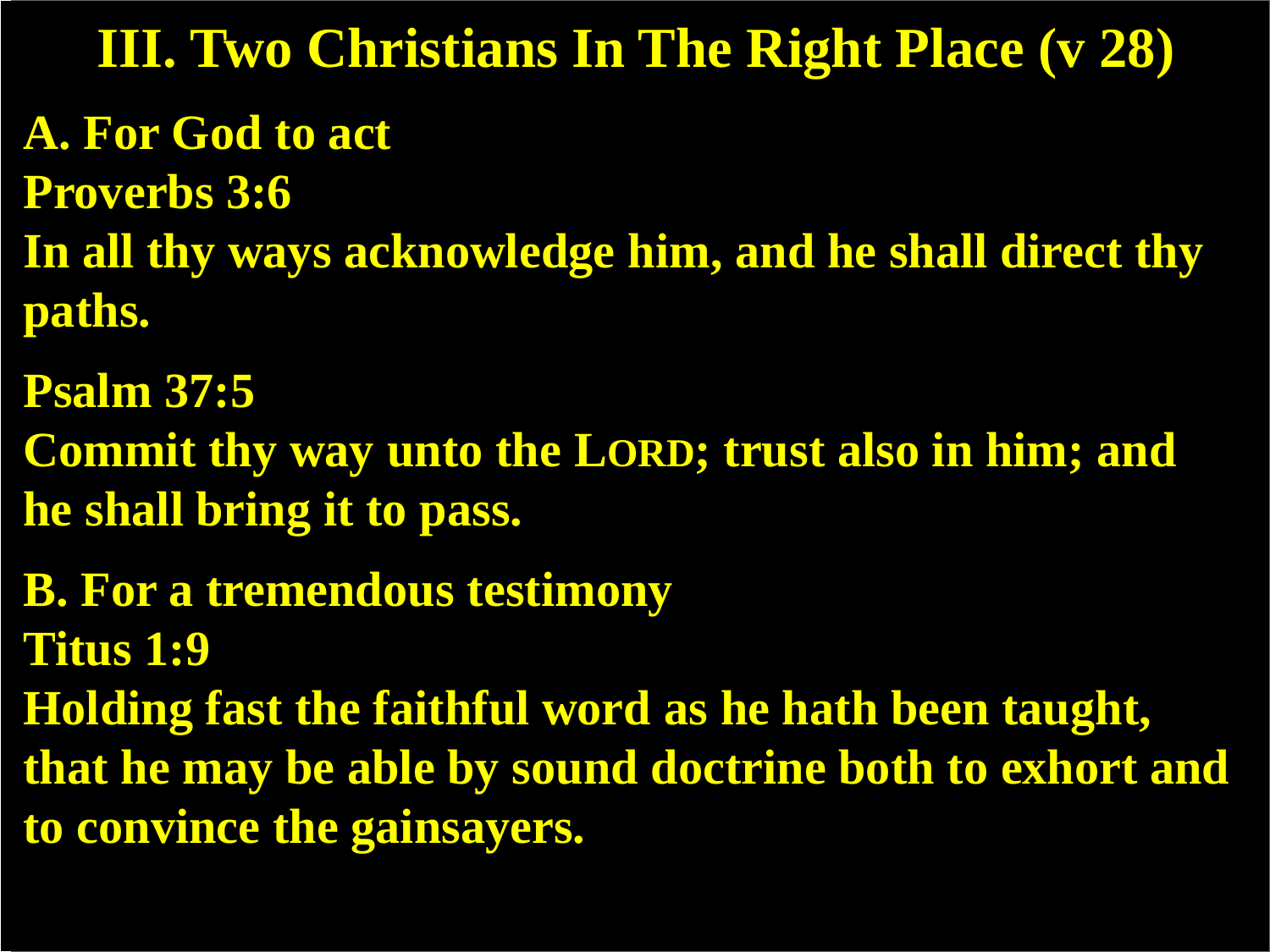**III. Two Christians In The Right Place (v 28)**

# **C. We as Christians need to be in the right place**

 **1. Active in the church**

**1 John 2:19**

**They went out from us, but they were not of us; for if they had been of us, they would no doubt have continued with us: but they went out, that they might be made manifest that they were not all of us.**

 **2. Separated in the world Philippians 3:20**

**For our conversation is in heaven; from whence also we look for the Saviour, the Lord Jesus Christ:**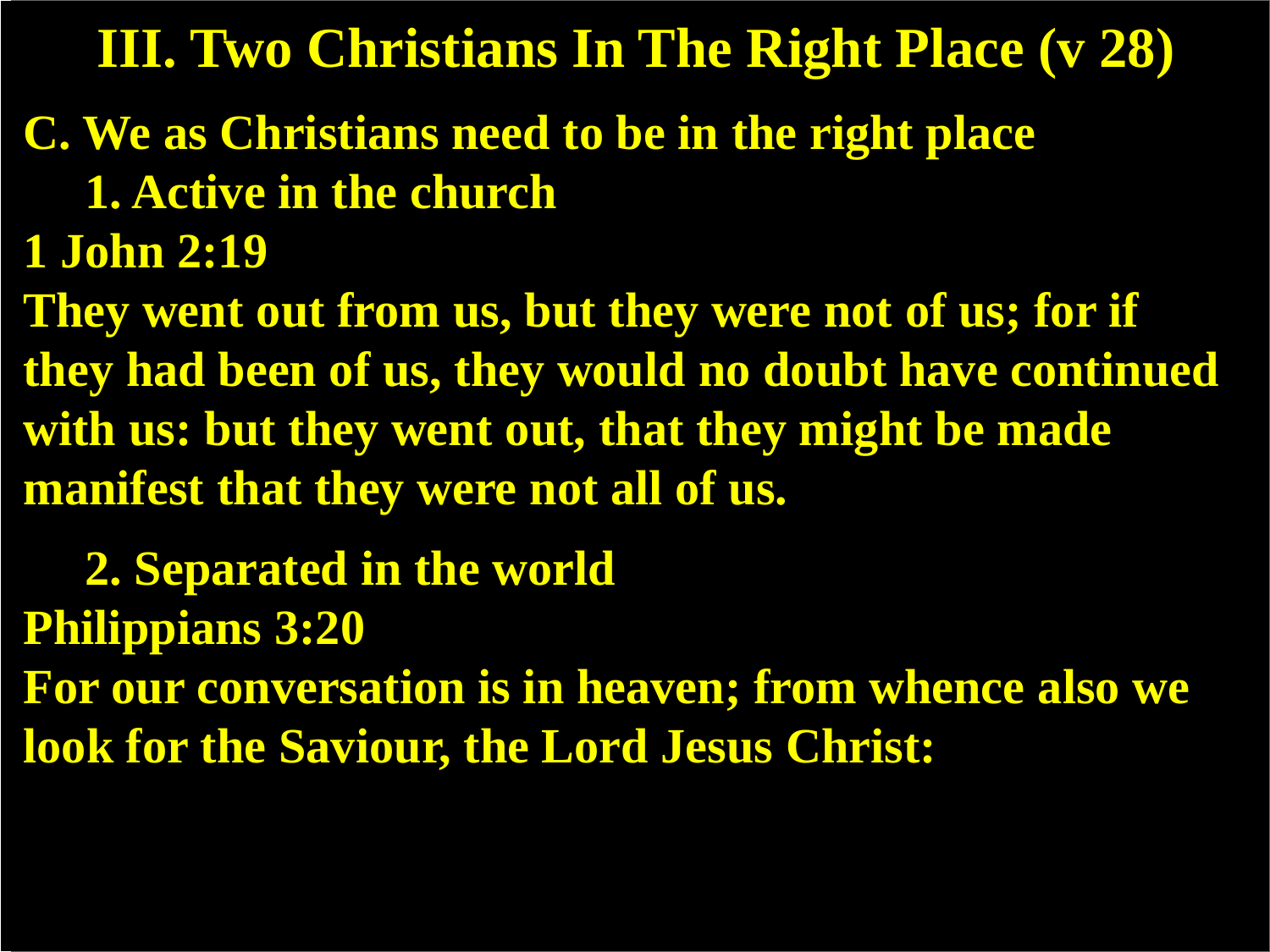**III. Two Christians In The Right Place (v 28)**

- **C. We as Christians need to be in the right place – continued**
	- **3. Abiding In the Lord**
- **John 15:7**
- **If ye abide in me, and my words abide in you, ye shall ask what ye will, and it shall be done unto you.**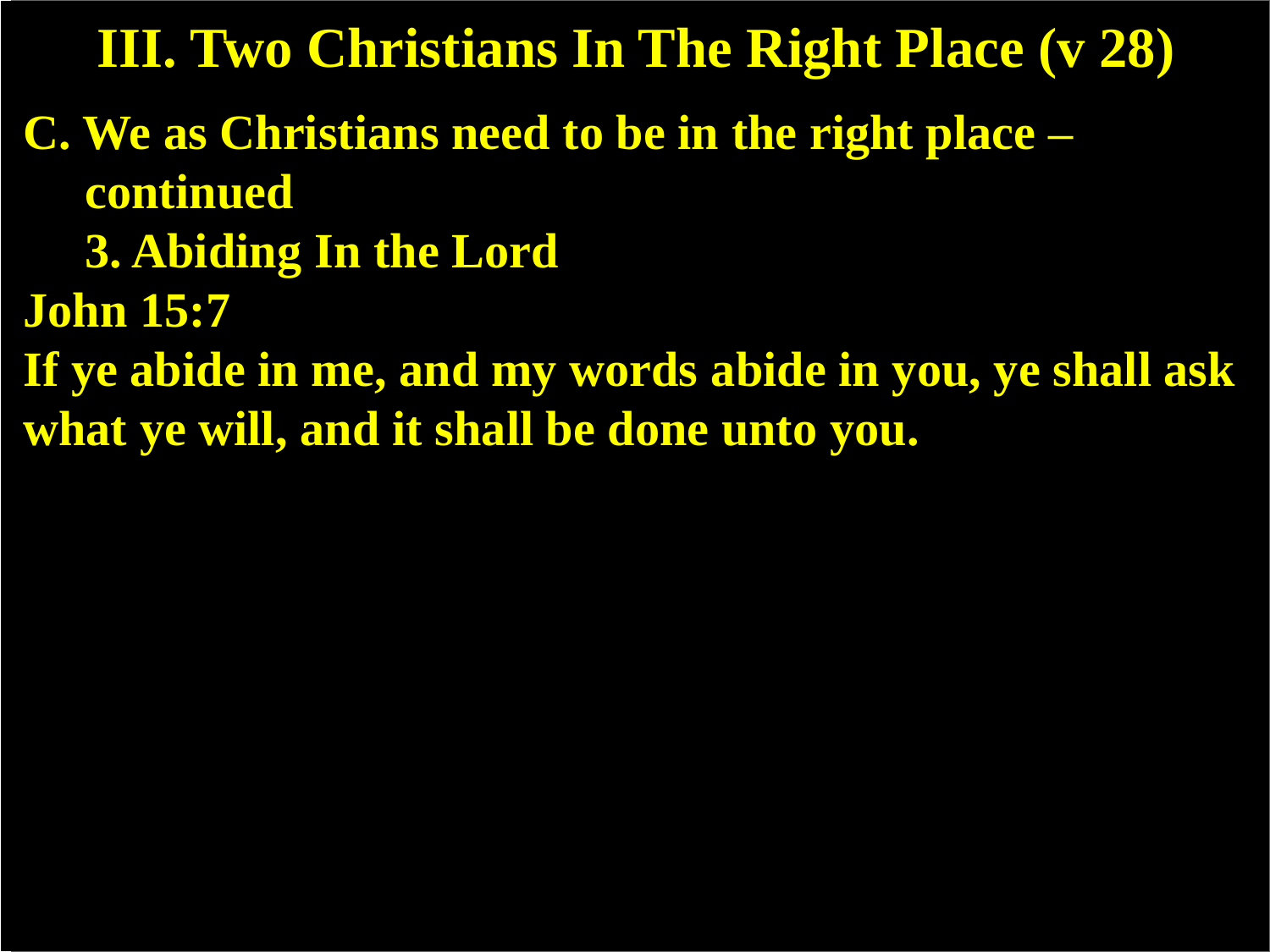**IV. Two Christians With The Right Message (v 31)**

**A. The greatest question: "What must I do to be saved?"**

**B. The only answer: "Believe on the Lord Jesus Christ" Acts 4:12**

**Neither is there salvation in any other: for there is none other name under heaven given among men, whereby we must be saved.**